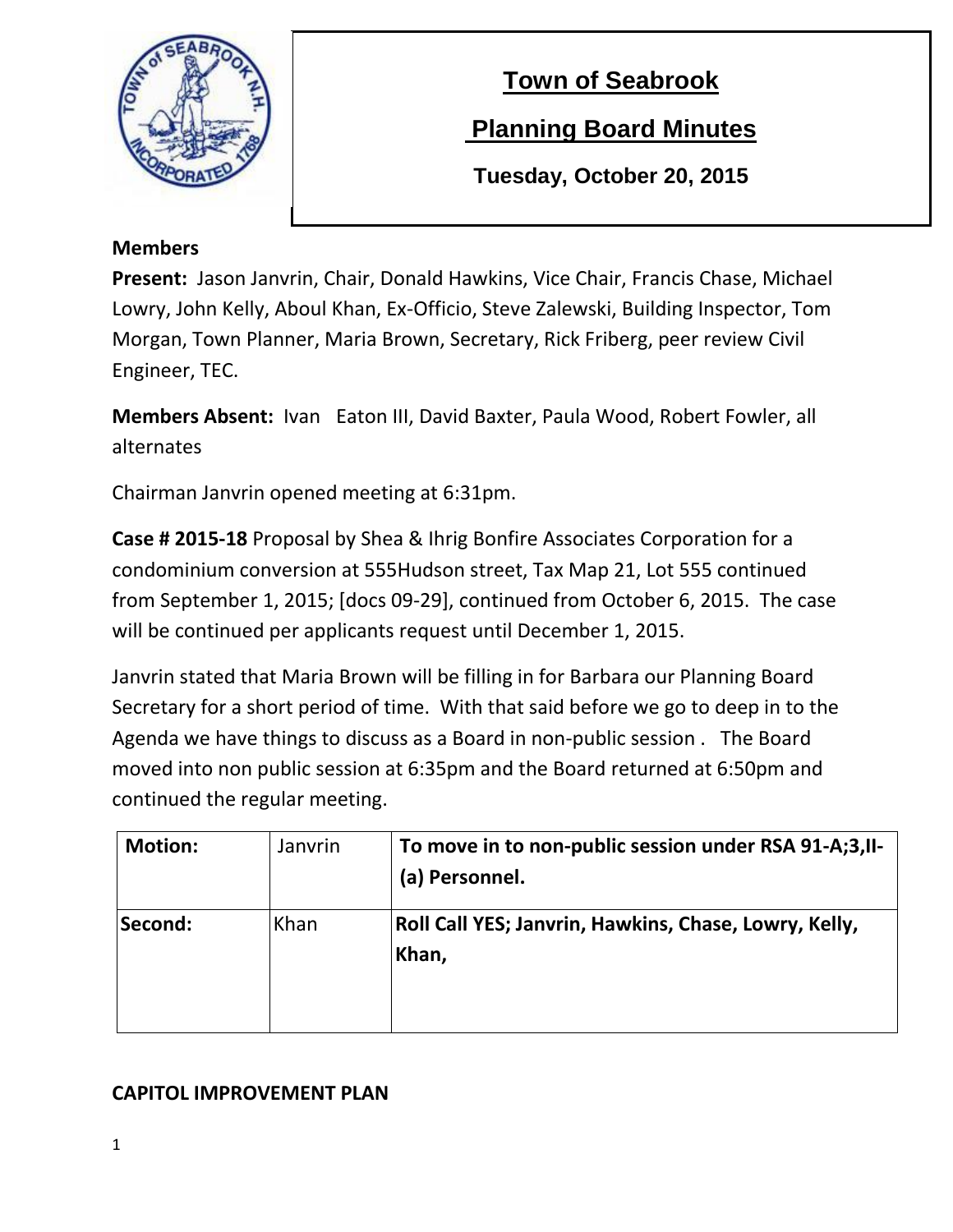The changes were made to the plan that the Board voted on relative to the Planning Board. The Plan will now go to the Budget Committee for review.

| <b>Motion:</b> | Lowry | To accept the minutes of September 15, 2015 as<br>written.             |
|----------------|-------|------------------------------------------------------------------------|
| Second:        | Chase | Approved: Janvrin, Hawkins, Chase, Lowry, Kelly,<br>Khan<br>Abstained: |

# **MINUTES OF September 15. 2015**

### **MINUTES OF October 6, 2015**

| <b>Motion:</b> | Lowry | To accept the minutes of October 6, 2015 as written. |
|----------------|-------|------------------------------------------------------|
| Second:        | Chase | Approved: Janvrin, Chase, Lowry, Kelly,              |
|                |       | Abstained: Hawkins, Khan                             |

### **CORRESPONDENCE & ANNOUNCEMENTS:**

### **NHDOT – Sidewalk Maintenance by Town**

Janvrin stated that the Selectmen have approved the Sidewalk Maintenance Agreement from Waterstone and the Planning Board didn't need to take any further action at this time as the Planning Board already recommended approval. This is the West side of Route 1. The during construction phase of sidewalks and Route 1 widening the DOT will be responsible for the maintenance of the Rt. 1 corridor and not the Town of Seabrook.

### **Henry Boyd, DPW Manager re Case #2007-27 sidewalks**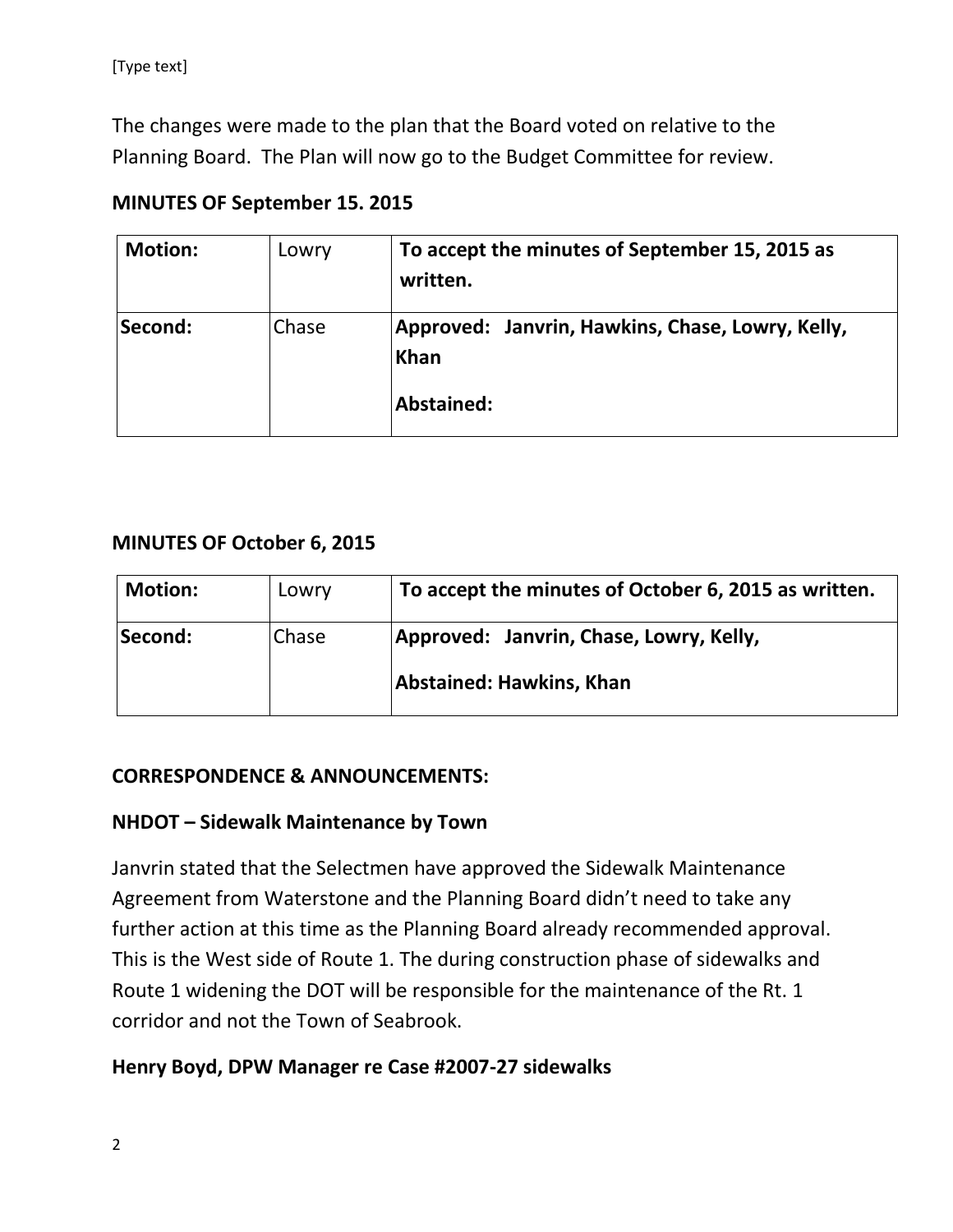[Type text]

Janvrin stated that this case will be taken under advisement until November 3, 2015.

### **RPC 2016 Membership**

The memo is reminding the Town of their obligation to pay dues. Dues for Rockingham Planning Commission have been budgeted for the coming year.

### **Memo from NH DOT**

NH DOT memo references project #40424 for rehabilitation of 3.4 miles of widening on Route 1 from Old South Meeting House to the Route 101 Exchange in Hampton NH. The DOT is looking for any input that the Board or other officials may have regarding this project. Hawkins commented that this may be the time to re-request the Rocks Road Light request. The last time this was measured was during DDR opening. Janvrin stated this very well may be the time to do the request for lights, widening, sidewalks and review master plan. Hawkins suggested that a letter be written to District 6 asking that they consider including the Rocks Road Light under the work that is being proposed under this bid.

Janvrin mentioned that a traffic study may be needed at that location. Janvrin will draft a letter for November 3, 2015 Planning Board Meeting.

### **Certificate of Occupancy**

The Board of Selectmen adopted the new form to add the Police Department signing off as needed. The Selectmen also voted to hold Certificate of Occupancy until Planning Board signs off. This request was due to the number of outstanding invoices which now must be paid prior to the approval of Occupancy. Chase asked if it will be only when money is due? Hawkins stated that it could be for any condition that is not completed. Khan this is vote is to show that once signed off the Planning Board is all set with Occupancy.

| <b>Motion:</b> | <b>Hawkins</b> | Give the Chairman authority to sign the Certificate of |
|----------------|----------------|--------------------------------------------------------|
|                |                | Occupancy on behalf of the Planning Board.             |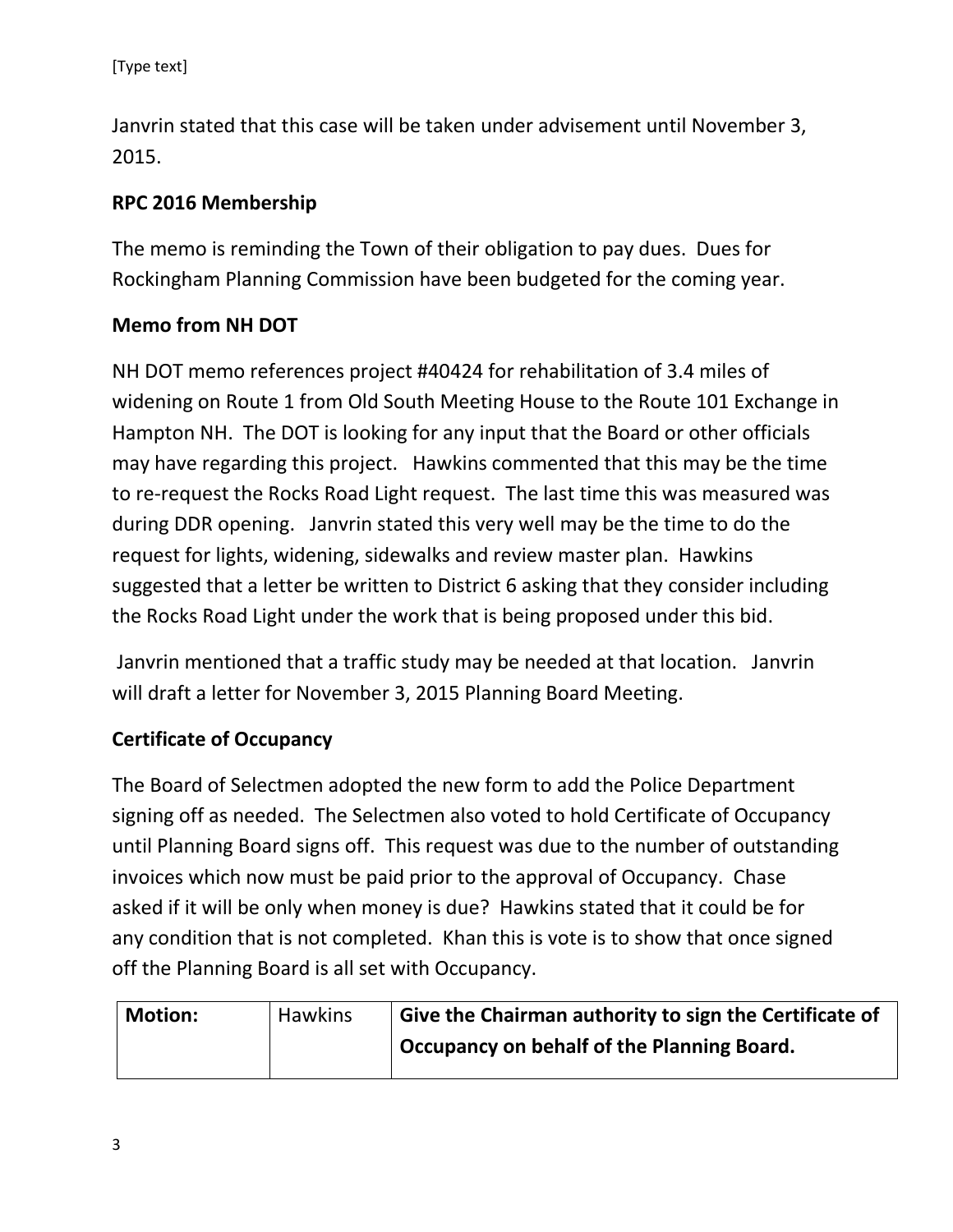| Second: | Kelly | Approved: Lowry, Khan, Chase, Janvrin, Kelly, |
|---------|-------|-----------------------------------------------|
|         |       | <b>Hawkins</b>                                |
|         |       | Abstained:                                    |

### **Public Notice**

The public notice has no date as it is in reference to the changes to zoning of the Town recommended by the Code Enforcement Office. Janvrin suggested that we discuss these at the end of the meeting and they cannot be implemented tonight and he would like to set the public notice for November 17, 2015.

### **SECURITY, REDUCTIONS, EXTENSIONS, ROADWAYS**

### **Case # 2008-23 – DDR et al – Request for Various Security Reductions**

Janvrin stated only one of the security reductions has been met to date. They still have outstanding invoices that need to be paid. Janvrin stated that within the next week or so DDR will receive their first release of their security and it's been a long time coming.

### **Case # 2010-24 33-35 Gove Road Realty Trust – Chair's Letter to the principals**

Janvrin, still waiting for written response of time line project will be done and time frame overlays will be done for the abutters. This is still on the agenda outstanding punch list items.

# **Case # 2014-30 Raven – Benoit – 892 Lafayette Road – Request for return of Security**

Janvrin, the matter was adjudicated on October 6, 2015. Janvrin will be calling Mr. Benoit on Thursday to remind him of the outstanding invoices which must be paid prior to the release of Security.

**Case #2007 – 11 Beckman Woods – Request for return of Security – Consulting Engineer's Memorandom**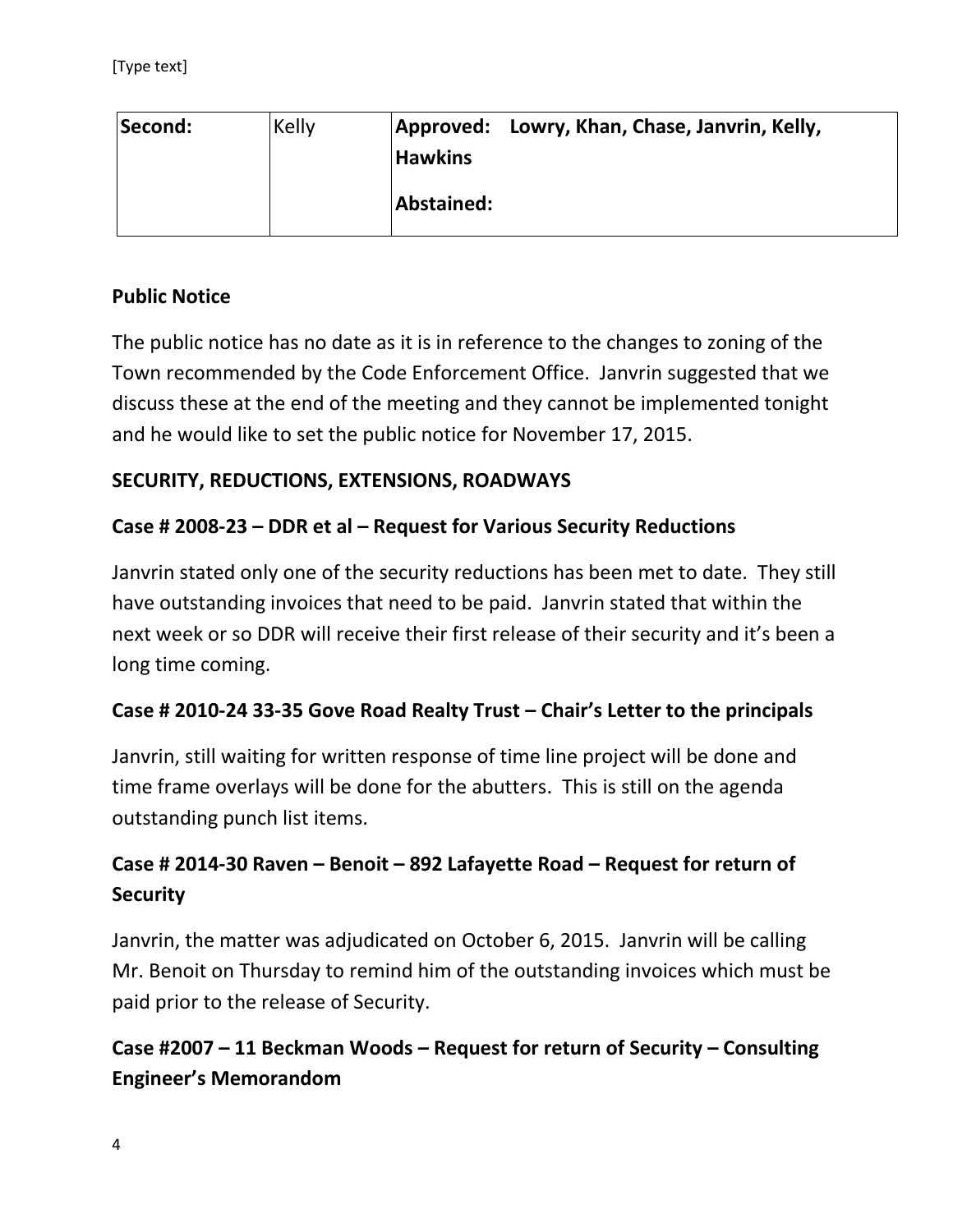Janvrin, we have received a very lengthy punch list of outstanding items. Janvrin will have this item postponed until the November 3, 2015 Planning Board Meeting.

#### **New Cases**

# **Case #2015-22- Proposal by Scott MacKenzie to install a second 30,000 – gallon propane storage tank at 28 London Lane, Tax Map 5, Lot 8-43**

Speaking on behalf of the Applicant: Attorney Jeff Brown and applicant is also in attendance.

Brown stated this is an expedited application. Brown said that the Planning Board had previously approved the site plan at 28 London Lane which included on 30,000 gallon propane tank. The as-built showed a saddle for a second propane tank and the applicant would like approval for the second tank. Brown stated the Fire Department had pre-planned in reference to the hazardous material for a second tank and also provided a letter stating they felt that the previously submitted Emergency Response Plan was drafted with further expansion in mind and adequately addresses the Seabrook Fire Department concerns. In addition they have already pre-planned the site and have planned for the expansion as well. The Fire Department does not object to this proposal. Brown stated they also attended the technical review meeting which requested a letter from the Fire Department, bollards be installed around the tank(s) with that Brown will turn it over to the Board for any questions.

Janvrin stated the case went to tech review on October 13, 2015. Janvrin had a few questions regarding the site plan and he asked Morgan for guidance. Janvrin wanted to make sure section 15 spill prevention plan would apply to this case. Morgan not sure if propane is a regulated substance but his understanding is that propane is not a threat to the ground water.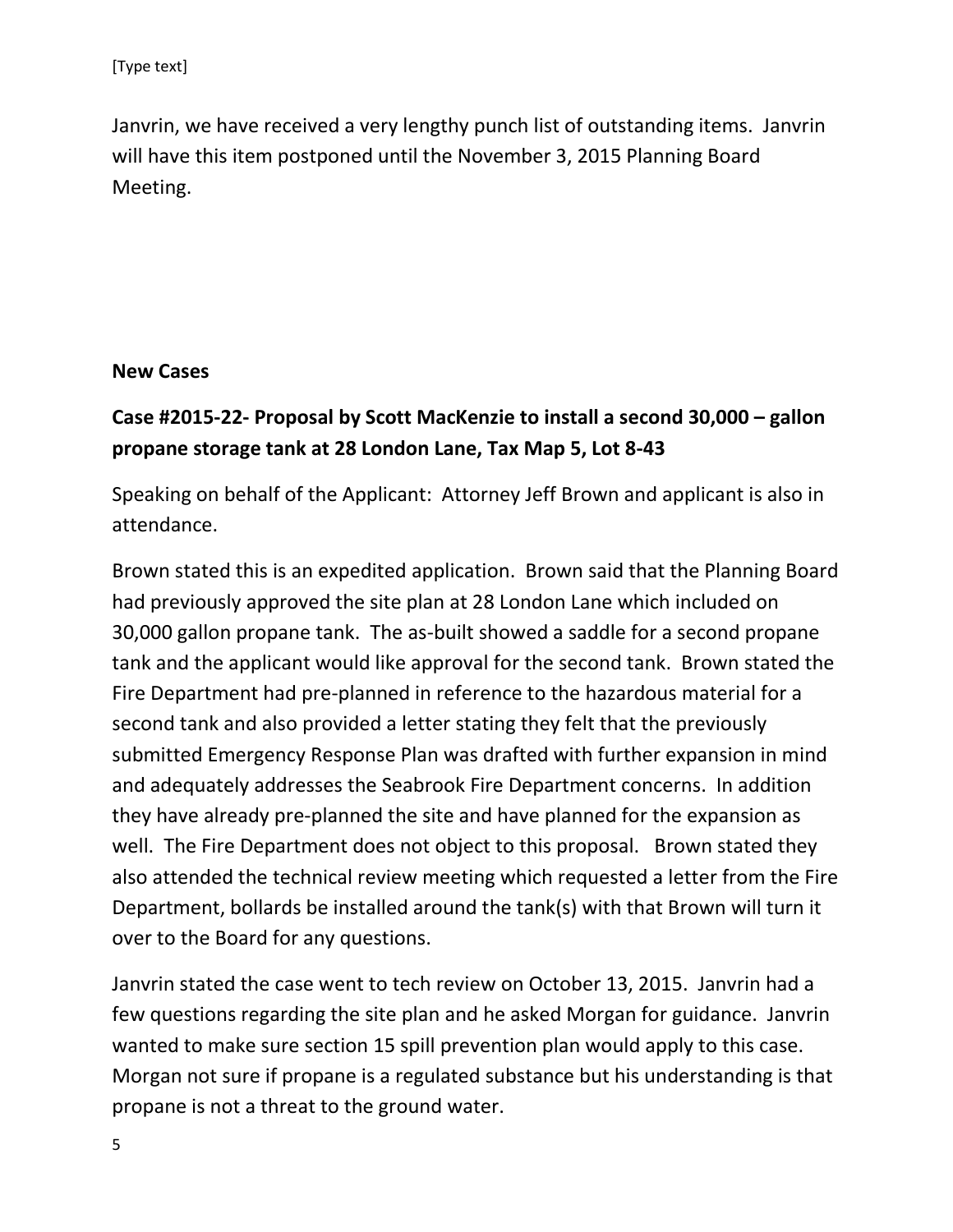Brown stated that if propane spill happened it would turn into a vapor due to the boiling point per the Fire Department from the  $1<sup>st</sup>$  tank original proposal and would not affect the ground water which is the same understanding Morgan has.

Janvrin sited section 5 of subdivision regulations. Morgan initially no issues but the presence of the oil trucks are not part of original plan. Janvrin handed out two letters that were sent to Mr. MacKenzie from the Code Enforcement Officer. One referencing storage containers onsite that were not part of the site plan approval and the second one is oil delivery trucks stored on the site again not part of the original site plan approval and could not be part of it because of zoning. Janvrin prior plan has not been completed or withdrawn per Section 5 which apply to site plan. Janvrin asked the Board if the case has been resolved in a manner that is satisfactory to the Planning Board prior to opening a second case?

Brown according to that section he stated that the original plan was accepted by the Planning Board and closed and there is no further pending case for the Planning Board. Brown stated the applicant will go before the Zoning Board to see if a variance is needed to have oil trucks at this location. Brown stated the original case is not an open case and the case before you this evening is a new application. Brown asked seeing as though this case is an expedited application would that have been allowed if a prior case was still open.

Janvrin stated the original case is not closed, we are still holding security for site plan and the oil trucks and storage containers are an issue so he disagrees that the case is complete. The new case is a second case however the Board can rule that the  $1<sup>st</sup>$  case has been resolved in a manner that is satisfactory to the Board. Hawkins there are a number of requirements for all of our cases the question is, are they done? Do we have an as-built? Janvrin stated that the Board does not have an as-built. Hawkins confirmed we have two outstanding orders to remove the storage containers and oil trucks which he believes could be added to the conditions upon approval of the present case before the Board.

Mr. MacKenzie stated that two years ago he told everyone he was moving his business and parking the oil trucks in the new location. He also needed to the storage containers as he is a construction site and he has not received his security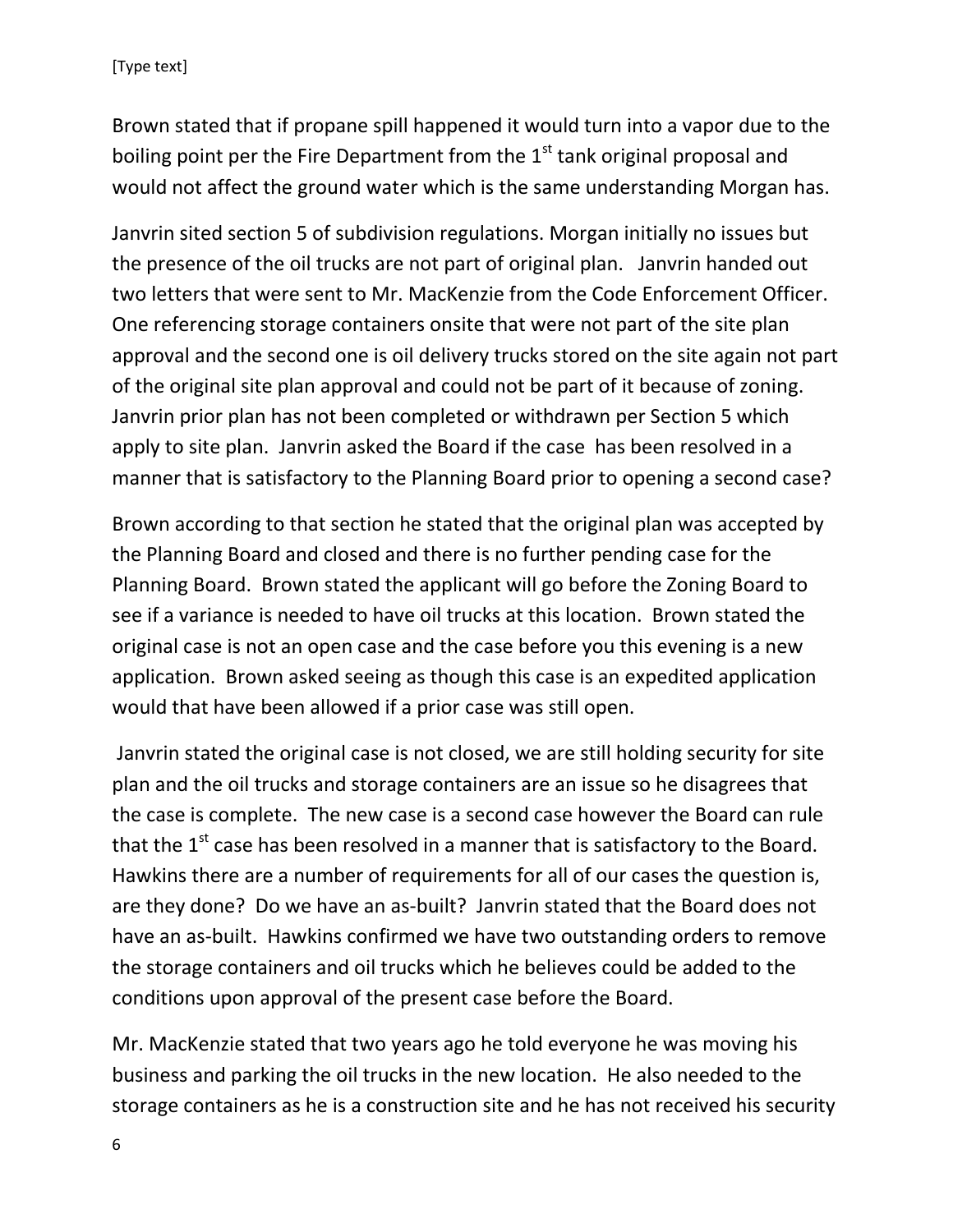reduction so he feels it is still an open construction site. He is moving the trucks to a safer location and he has had another two year lease on a building due to delays. He could park all his trucks on his property on Washington Street if the Board puts it off tonight.

Janvrin stated that would not be legal and the planning board had no authority to give Mr. MacKenzie permission to park oil trucks at London Lane. Mr. MacKenzie stated that the Board did give permission. Brown the main reason the case is going to the Zoning Board is for clarification and all we have tonight is an expedited application to install a second tank already shown on an approved plan. Janvrin sited Section 5.100 and stated that the  $1<sup>st</sup>$  case has not been closed. Brown also stated that we have a pending request for a security reduction on the  $1<sup>st</sup>$  case which was turned in over a week ago.

Chase didn't feel that the two issues of oil tanks and storage containers being part of the case before the Board tonight. Janvrin the issues are part of a prior case that is still opened. Hawkins case is closed after the Board votes that a security reduction should be returned which has not come to the Board yet. Brown asked what the timeframe of a security reduction request is and reference State statue what is the turnaround time? Hawkins and Morgan stated that the Board doesn't have a specific turnaround time. Hawkins has no problem proceeding ahead with this case tonight as it had tech review and we have information we need, this is a new case, and the Board can make terms conditions. We have Code Enforcement letters with outstanding items that should be part of those conditions.

Khan states the Code Enforcement is a separate entity and not the Planning Board. The Code Enforcement has a lot of power. Hawkins states he agrees with Janvrin that it is an issue for the planning board as we have outstanding site plan issues. The process whether or not someone has cease and desist authority, citation authority, which should be decided in the courts not by the planning board. Janvrin states that this Board would have to find that the prior case was resolved in a satisfactory manner and we can start deliberations. Morgan agrees with Janvrin's suggestion on how to move forward with this case at this time.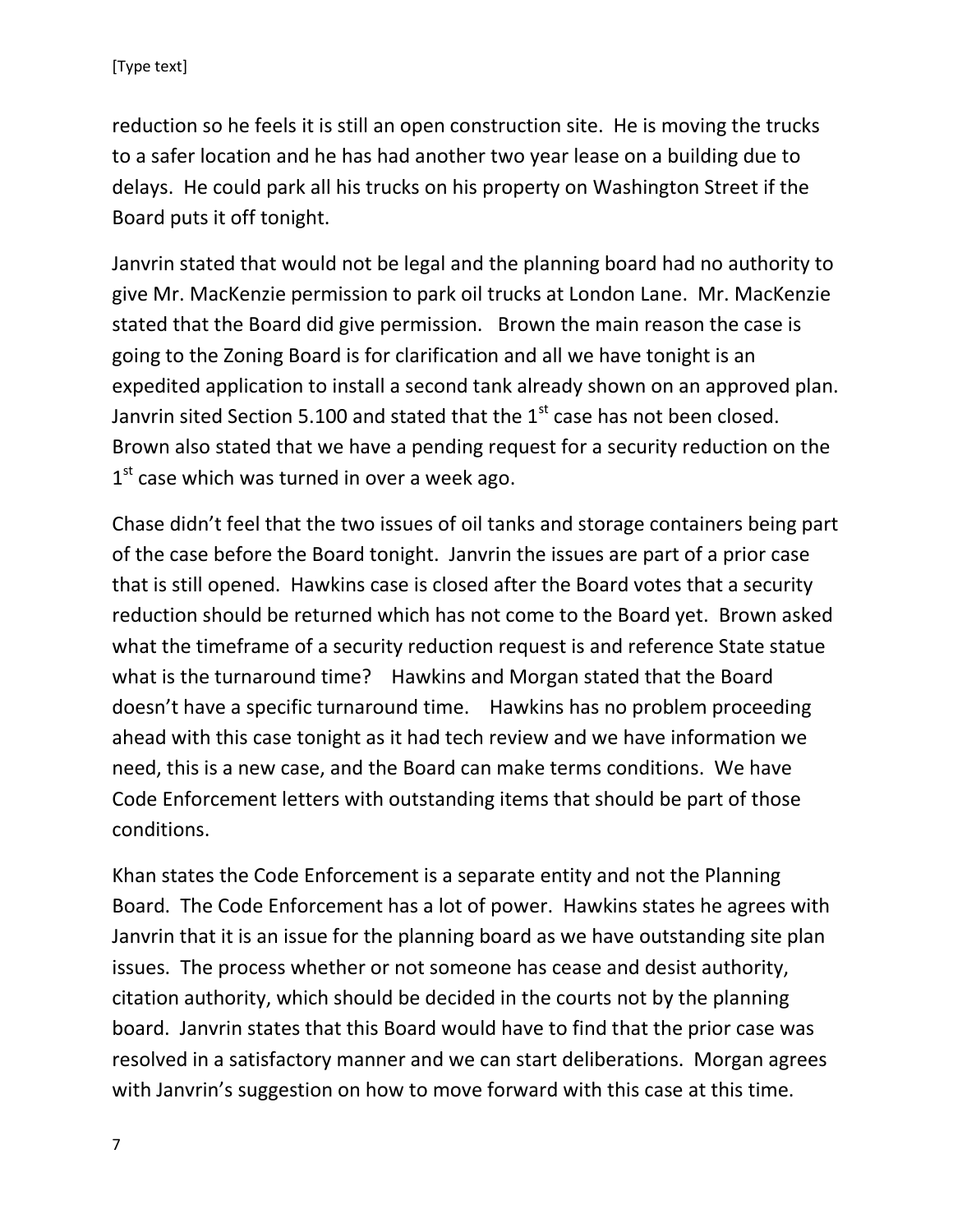| <b>Motion:</b> | Khan  | To find that the prior case was resolved in a manner<br>that is satisfactory to the planning board except the<br>second case is administratively incomplete. |
|----------------|-------|--------------------------------------------------------------------------------------------------------------------------------------------------------------|
| Second:        | Kelly | Approved: Khan, Hawkins, Lowry, Chase, Kelly<br>Against: Janvrin<br>Abstained:                                                                               |

Brown stated for the record they agree with Morgan's Letter. Jason asked Rick if the retention area has been inspected. Friberg stated that it has not been inspected yet will need to be as part of the sign off on  $1<sup>st</sup>$  case. Friberg as mentioned this case was heard at TECH review a week ago, he added that this is a above ground propane tank, no new water or sewer connections, no driveway changes or modifications, so his recommendation the planning board consider waiving the 5,000 minimum as there is no significantly changed area. Chase asked if trucks have always been stored at the new site and if they could be moved to other site? MacKenzie stated that the oil trucks have been stored at the new site and he could move them but they are unsafe at old site. Janvrin use was grandfathered at the other site but is not at the London Lane site.

| <b>Motion:</b> | <b>Hawkins</b> | To approve with the following conditions; 1) No<br>security, 2) Plan to be satisfactory to the planner and<br>engineer, 3) All outstanding invoices be paid,<br>4) Implement all of TRC recommendations, 5) This<br>vote does not grant permission to park oil trucks at<br>London Lane site. 6) The conditional approval will<br>expire 180 days, April 2016 if conditions are not met. |
|----------------|----------------|------------------------------------------------------------------------------------------------------------------------------------------------------------------------------------------------------------------------------------------------------------------------------------------------------------------------------------------------------------------------------------------|
| Second:        | Kelly          | Janvrin, Hawkins, Kelly, Khan, Chase,<br>Approved:<br>Lowry                                                                                                                                                                                                                                                                                                                              |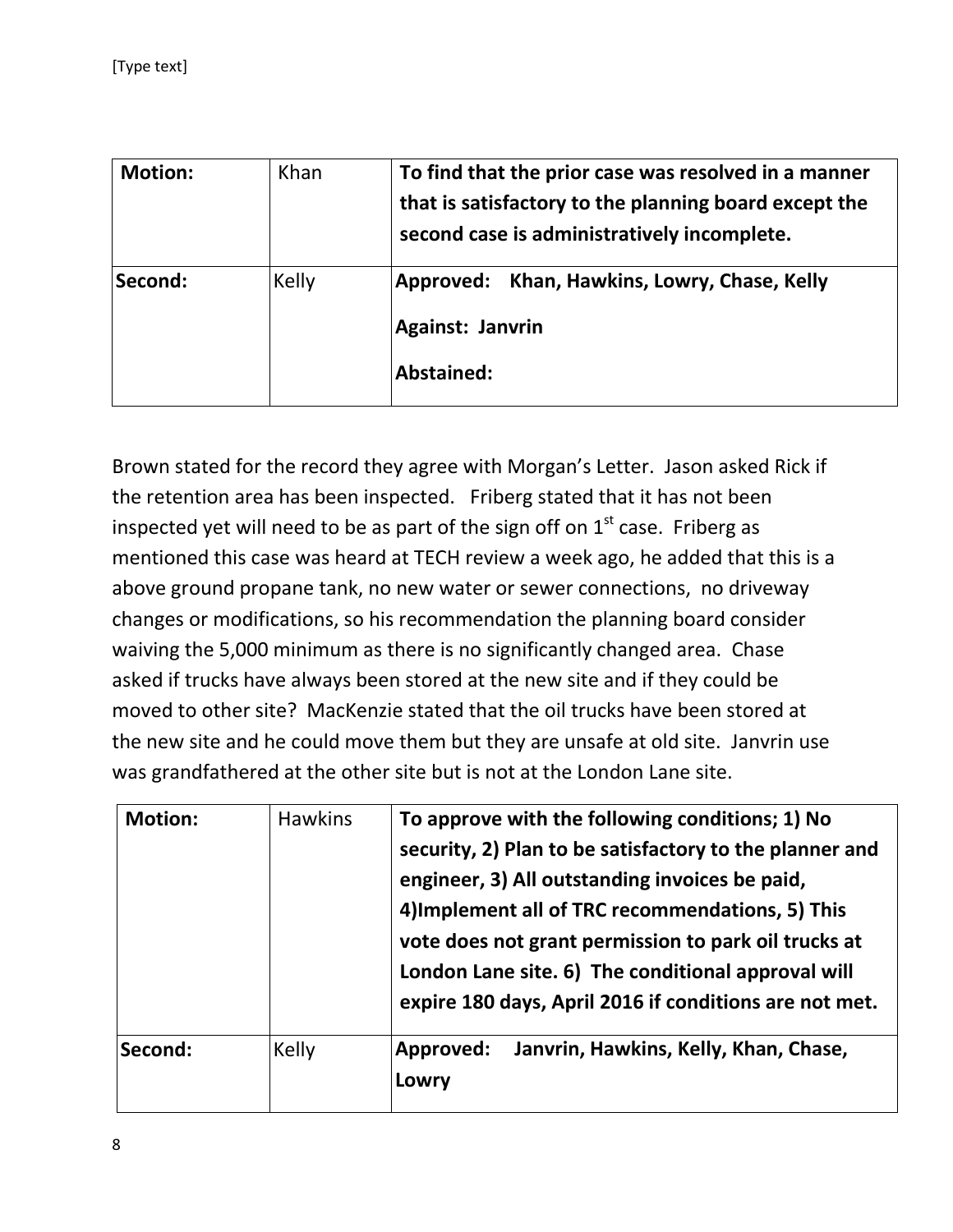|  | Abstained: |
|--|------------|
|  |            |
|  |            |

**Janvrin moved to take a 5 minute recess.** 

**Case #2015-23 – Proposal by Waterstone Chevy Chase, LLC to construct a sidewalk along the north side of the former Bob's Furniture store at 2 Chevy Chase Road, Tax Map 8, Lot 54-1.**

Wayne Morril from Jones and Beach is proposing to use a space in the old Bob's store for a mattress store. The new store will be located in the same part of the space used for mattress sales by the old Bob's store. There will be no change of use. Waterstone took over the whole building. They have a need to add sidewalks in the rear of the building for better access to security doors and load in this area. They will also add an additional rail to sidewalk to make it handicap accessible. This sidewalk will be in the front and as requested by the TRC will connect with the Route 1 sidewalk. They will be installing roof drains. They have put in a request for a waiver as this was originally an expedited application since changed to a full site plan application. At this time we have 36 parking spaces which will remain unchanged and due to the size of the whole building we would need 49 spaces. Existing landscape will remain as is. A waiver is in asking for an additional security light in the back of the building. Monument is missing on the northwest corner of the lot which will be set. An external domestic water service will be added and currently we have 6" water service which splits internally.

Khan asked how many units in the building? Wayne Morrill the front one is the one with a lease and we have two more spaces. Douglas Richardson stated no building lease for restaurants.

Janvrin one thing that has been used is a cross connection between this lot and the lot next to it. Richardson is investigating and looking into that now. At this time it will not be blocked off and if it becomes a nuisance they will review. Janvrin would like to see an agreement with Waterstone to leave that access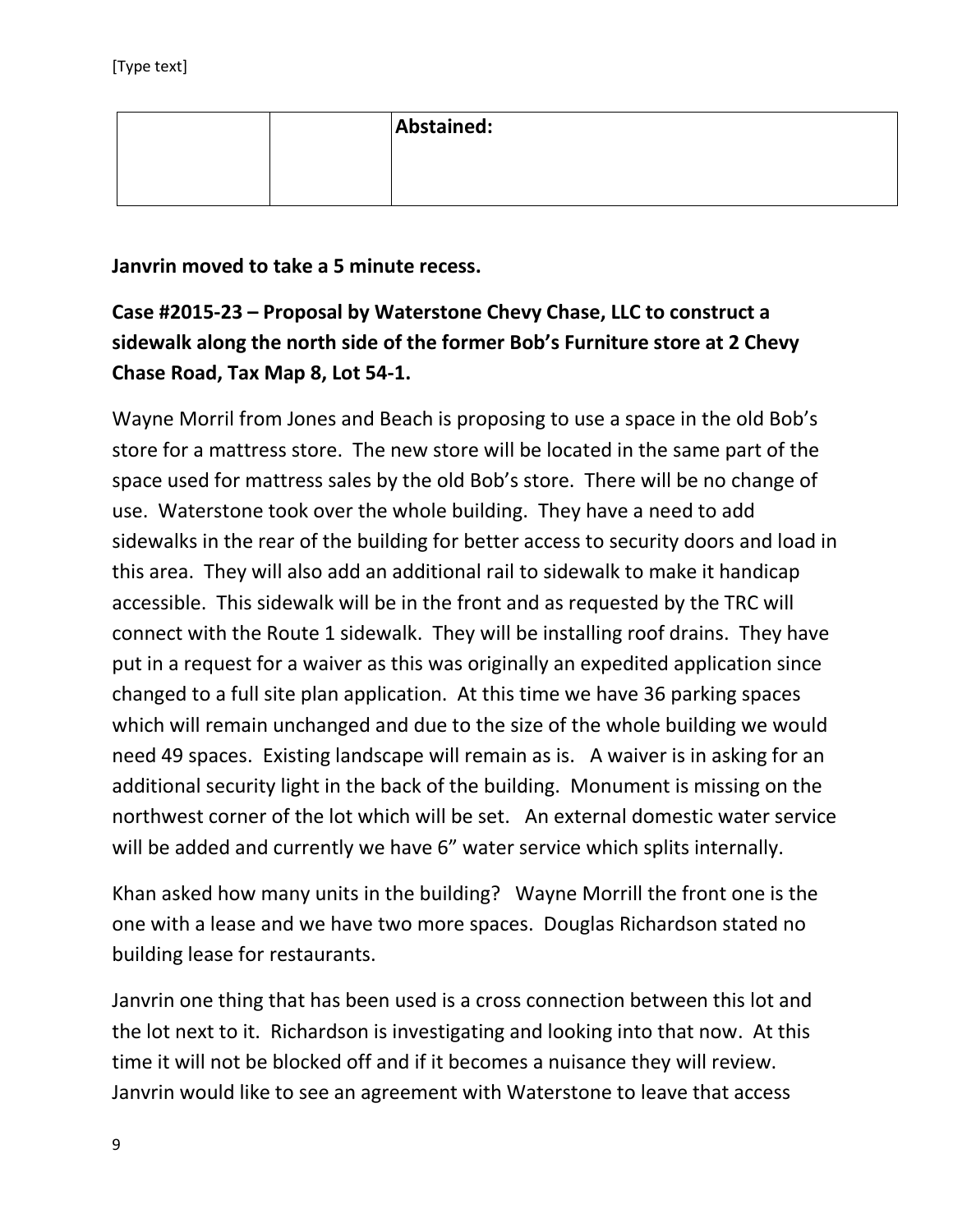open. Morgan stated that the Seabrook Master plan for many years now has encouraged cross connections along the Rt. 1 corridor. Douglas Richardson is not denying the cross connection and not looking to cut it off at this time. If it becomes a problem and we have issues with the parking it will be revisited at that time. Morgan asked if Waterstone would be willing to formalize the agreement in the form of an easement. Douglas Richardson stated that Waterstone would not be able to commit to that at this time. Janvrin asked if there will be any change in elevation to the parking lot as it can be a swimming pool at times. The catch basin where the drainage will go has been cleaned up and reactivated for about 5 months now no pooling since that time. The asphalt will be freshened up but no change to elevation of current parking lot. Janvrin commented on the security light being added toward the north and asked if Waterstone could assure that no light would trespass to the north. Douglas Richardson agreed that there would be no trespass of light toward the north, the same LED fixtures would be used, and he will provide a cut sheet per Janvrin's request.

Chase asked if the handicap areas would have paint added. Douglas Richardson stated that was correct just paint and the upgrade sidewalk by adding a handrail to make it handicap compliant. Janvrin questioned signs on that property and what will be proposed. Douglas Richardson stated that the each door will have a small sign on top of them. At this time they have no signage on the building and a sign may be placed on the west side. A cabinet sign would be added to what he would call a tower sign that is in place at this time will file under a separate permit. No reconstruction to the miniature pocket park will remain the same and will be cleaned up on the west side facing Route 1. Friberg comments that they will have a new water connection and some minor drainage changes so he is recommended minimum \$5,000.00 for security.

| <b>Motion:</b> | <b>Hawkins</b> | To Approve the waivers for parking requirements,<br>landscape stamp, Liberty Elm, and lighting request. |
|----------------|----------------|---------------------------------------------------------------------------------------------------------|
| Second:        | <b>Khan</b>    | Approved: Lowry, Janvrin, Hawkins, Chase, Kelly,<br><b>Khan</b>                                         |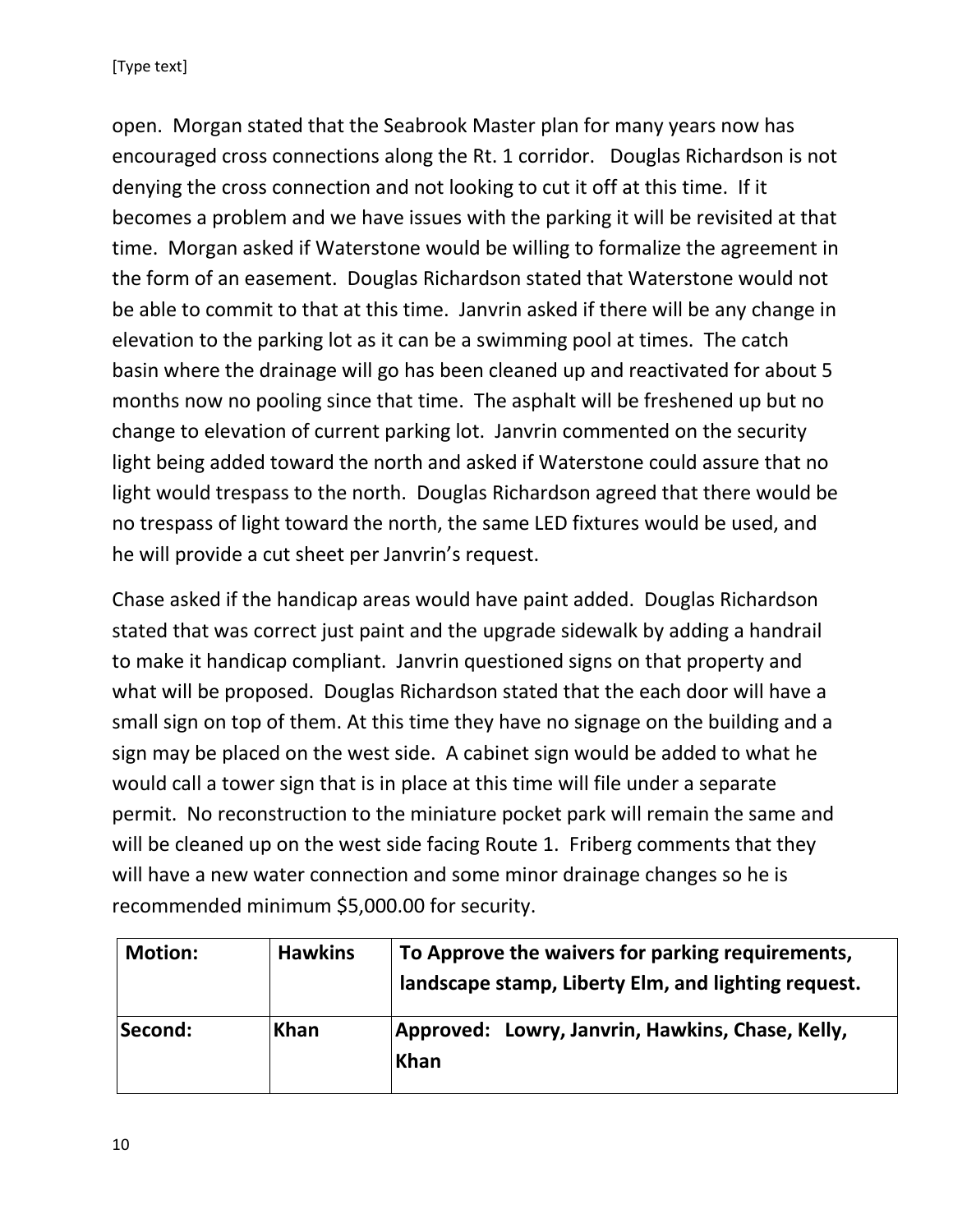|  | Abstained: |
|--|------------|
|  |            |

Morgan suggested that we reference the cross easement and the lighting seemed to be all set. Douglas Richardson will provide a memo within 30 days regarding the cross easement. Chase was in the area and that cross easement was completely blocked off as the business seems to being doing well. Janvrin said that the Board will address with the party next door when they come before the Board.

Khan asked if Mr. Green the abutter would like to speak. Mr. Green commented this would be a much needed facelift.

| <b>Motion:</b> | <b>Hawkins</b> | To Approve case 2015-23 with conditions $-1$ )           |
|----------------|----------------|----------------------------------------------------------|
|                |                | Implement all tech review recommendations, 2) No         |
|                |                | restaurant uses allowed in the building, 3) Provide      |
|                |                | light fixture cut sheets, 4) Execute cross access        |
|                |                | easement with property to the north, 5) Signs will       |
|                |                | comply with Town regulations, 6) Security will be        |
|                |                | 5,000 for the water and drainage, 7) Conditions of       |
|                |                | approval will be listed on the plans, 8) All outstanding |
|                |                | invoices must be paid, 9) Final plans must meet all      |
|                |                | requirements of from the Engineer and Town               |
|                |                | Planner, 10) Application will expire in 180 days April   |
|                |                | 2016 if conditions are not met.                          |
| Second:        | Lowry          | Approved: Lowry, Janvrin, Hawkins, Chase, Kelly,         |
|                |                | <b>Khan</b>                                              |
|                |                | <b>Abstained:</b>                                        |

Zewlowski asked if it is ok to issue building permits but not the co's for Waterstone. Janvrin confirmed that is correct no co's until we have dealt with the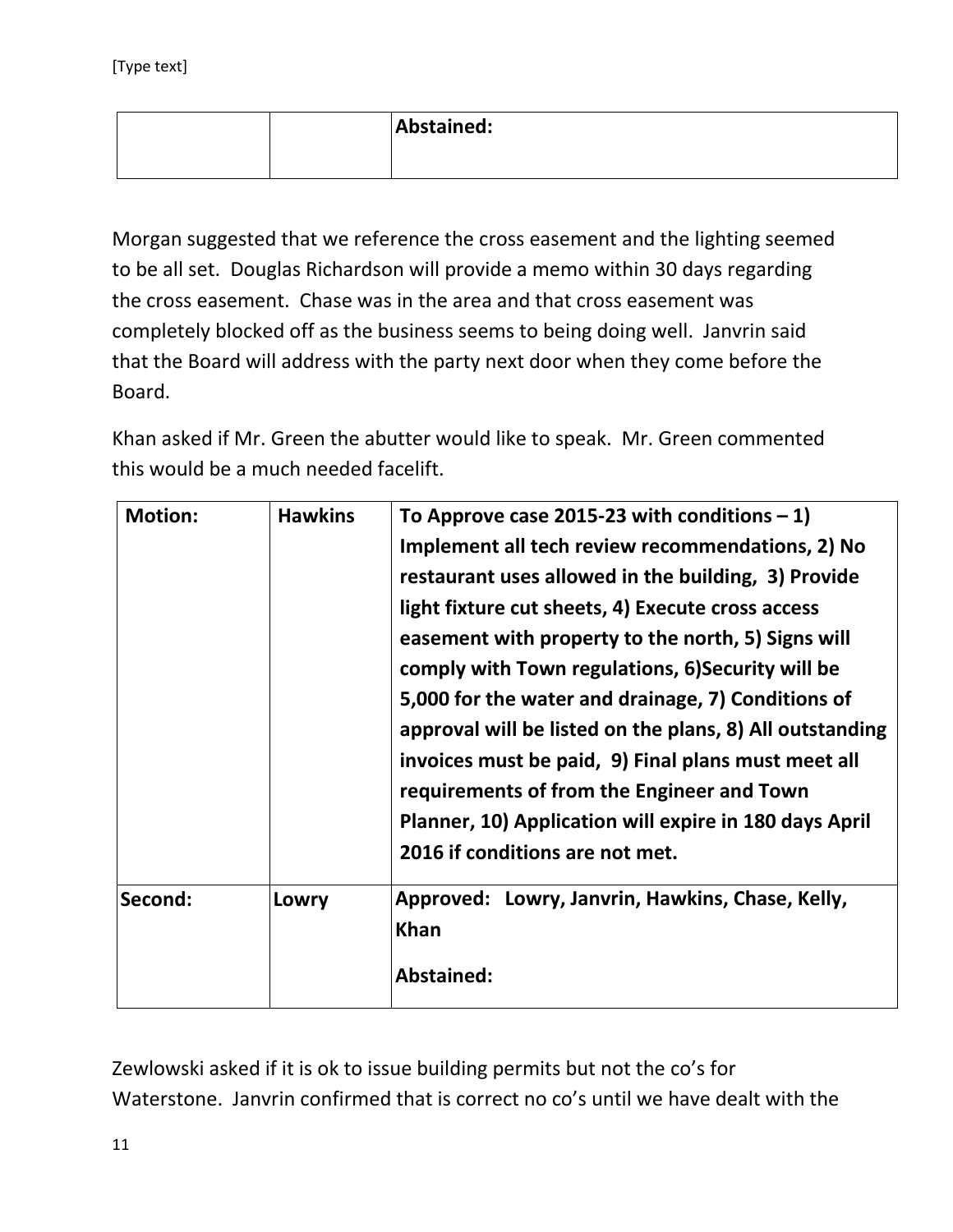Route 1 phase 2. Janvrin stated that it is fine for building and construction phases, but no occupancy until Route 1 is fixed.

### **ONGOING CASES:**

### **Case #13-15 Waterstone Retail Development update on phase 2**

Waterstone was here two weeks ago and just finished final asphalt topcoat, striping for the intersection of Route 1 and Route 107, working closely with Marlin Controls and the DOT to coordinate signal lights which was completed. This includes Railroad Ave, Route 107, and New Zealand all coordinating and talking to each other. One item left to change all electronic clocks with GPS system and the devices are in. If a power failure happens it will automatically put everything back in synch. Waterstone has been working on Phase 2 extensively with NH DOT and we are told that a driveway permit will be approved tomorrow. Even as late as Monday major changes to the west sides of Route 1 are happening. Janvrin asked for clarification on right in right out for staples and Chevy Chase. Douglas Richardson stated that the Perkins intersection will be opened in sequenced very quickly with the right in and right out constructions. Janvrin's understanding is that all of this work for movement of water and sewer is being coordinated with the Seabrook Sewer and Water Department and that is correct. The gas Line being moved and an entire storm drain line was relocated in our right of way has been a challenge. Khan wonders how much of a problem will the construction cause for our residents. Douglas Richardson stated no more than the Route 107 and Route 1 intersection construction caused keeping in mind that is one of the busier intersection in Town.

### **Case #2015-17 Rigz 621 Lafayette Road Traffic Memorandum**

Wayne Merrill from Jones and Beach was presenting the updates. We agreed that no code fit this type of use so an actual traffic count based on current Town guidelines. The traffic memorandum has been submitted. The formula that was used shows that the 6000 square foot building would result in a \$106,800.00 fee. If the company based the formula on primary trips it would have come to \$50,400.00 we feel that this would be a fair and reasonable fee given that the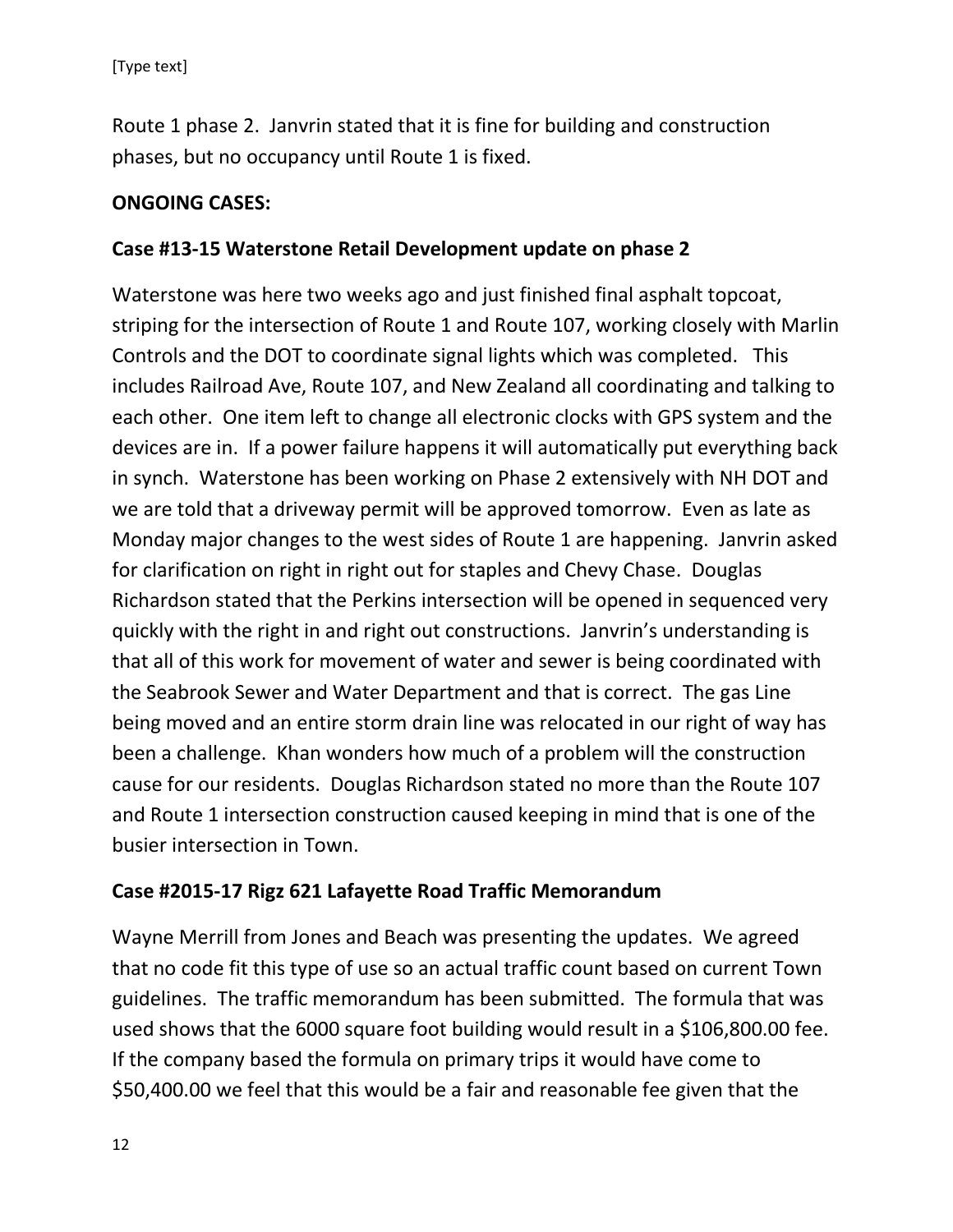original plan in 2009 showed the 6,000 square foot proposed building. The Board recommended to remove the building from the plan as it would not be built during the 1 year approval time. Furthermore they let the Town hold the original \$5000.00 from the 2009 case so it could be used toward the actual proposed 6,000 square foot building in the future. Janvrin stated that if that money was requested back it would have been returned with interest.

Friberg added that total trips are known as Primary or bypass. When a building is built on a parcel a certain percentage of people are coming just to go to that specific location known as bypass trips and not additional traffic. The primary trips are what we call impulse traffic which is new traffic as far as a count would go and would be traffic already on Route 1 but still turning in and out of the driveway.

The formula gave us a figure of \$1,200.00 per trip divided by total number of trips in and out. If we had used bypass trips the cost would have clearly been much higher around \$1,800.00 per trip. Hawkins stated from a calculation standpoint the correct figure is the \$106,800.00. Hawkins stated if we figured the way you're asking it would make the total figure \$141,000.00 which is much higher.

Wayne Morrill stated he agreed totally with the way the exaction fees were taking out which is \$106,800.00 figure. Friberg stated it is total trips and we agree that the \$106,800.00 is the fee due. Morgan stated that the exaction ordinance was 2005 and amended twice in 2008. The Board had said the exaction would be zero unless there was a change in the figures by the TRC. Janvrin stated the TRC has said that the fee should be \$106,800.00 and he feels it would set a bad precedence if we were to change the amount. Wayne Morrill was asking to consider where this plan was and where we are today. Kelly believes now is when the building is going to be built and now is when the fees should come in. Hawkins the way to reduce it is to make the payment in the form of a donation instead of an exaction fee. The donation will not be returned but it will save the applicant \$10,000.00. Hawkins recommends paying in the form of a donation of \$96,120.00 which is 90% of original figure. Hawkins stated that the applicant has to write a letter how they would like the payment applied. Chase stated so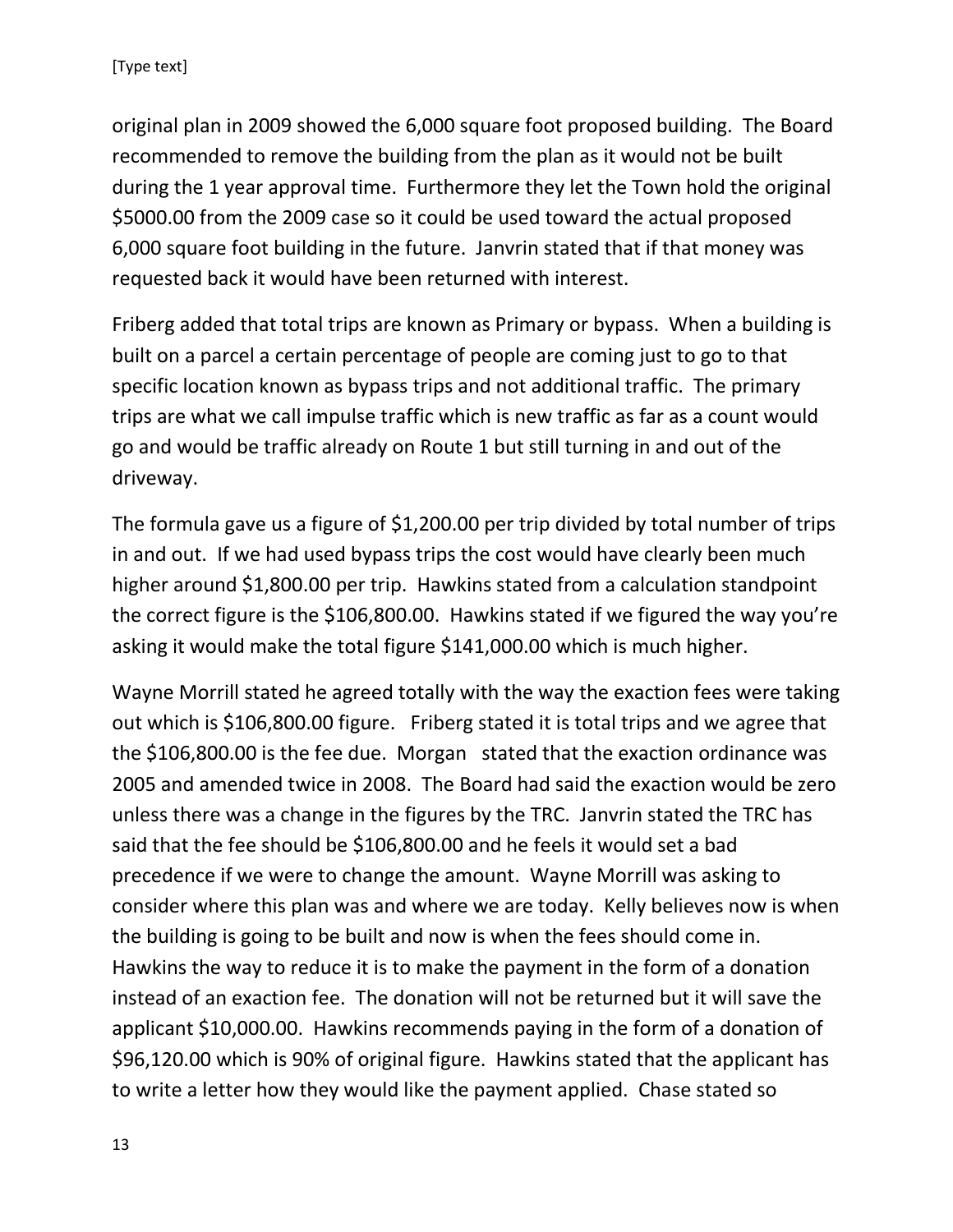anyone can go out and do a count and he questions why we are not taking the \$140,000.00. Hawkins stated it has to be done by the ordinance. Traffic Engineer is hired by the applicant and is an independent business.

| <b>Motion:</b> | <b>Janvrin</b> | To have exaction fee set at \$106,800.00 and the<br>Board will allow the applicant to decide whether to<br>pay as a donation to the Town in the amount of<br>\$96,120.00. |
|----------------|----------------|---------------------------------------------------------------------------------------------------------------------------------------------------------------------------|
| Second:        | <b>Kelly</b>   | Khan, Hawkins, Lowry, Chase, Kelly, Khan<br>Approved:<br><b>Against:</b><br>Abstained:                                                                                    |

Janvrin the time is now 8:40pm and the Board will take a recess. Board returned at 8:47pm.

# **Case #2015-21 proposal by Shea & Ihrig Bonfire Associates Corporation for a condominium conversion at 555 Hudson Street, Tax Map21, Lot 555 continued from September 1, 2015; [docs 09-29], continued from October 6, 2015**

Janvrin stated that this case is for general discussion and it was discussed at TRC. Janvrin the Board had approved this case conditional and memos were sent to water and sewer for review.

Friberg stated that the recommendations on sewer the pump station is believed to be very old. The applicant could take ownership and maintenance of the pump station, outline recommendations in the Condo documents, or the applicant could install individual pump stations so that there is never an issue of who pays what. Friberg stated their existing water shut off has been paved over. Either way the Water Department would require that it be raised and brought up to grade. The applicant may construct a new water service to unit b or field locate the shut offs on property and give access to Water Department. If applicant chooses not to do either of the suggestions it will have to come back to the Board as a full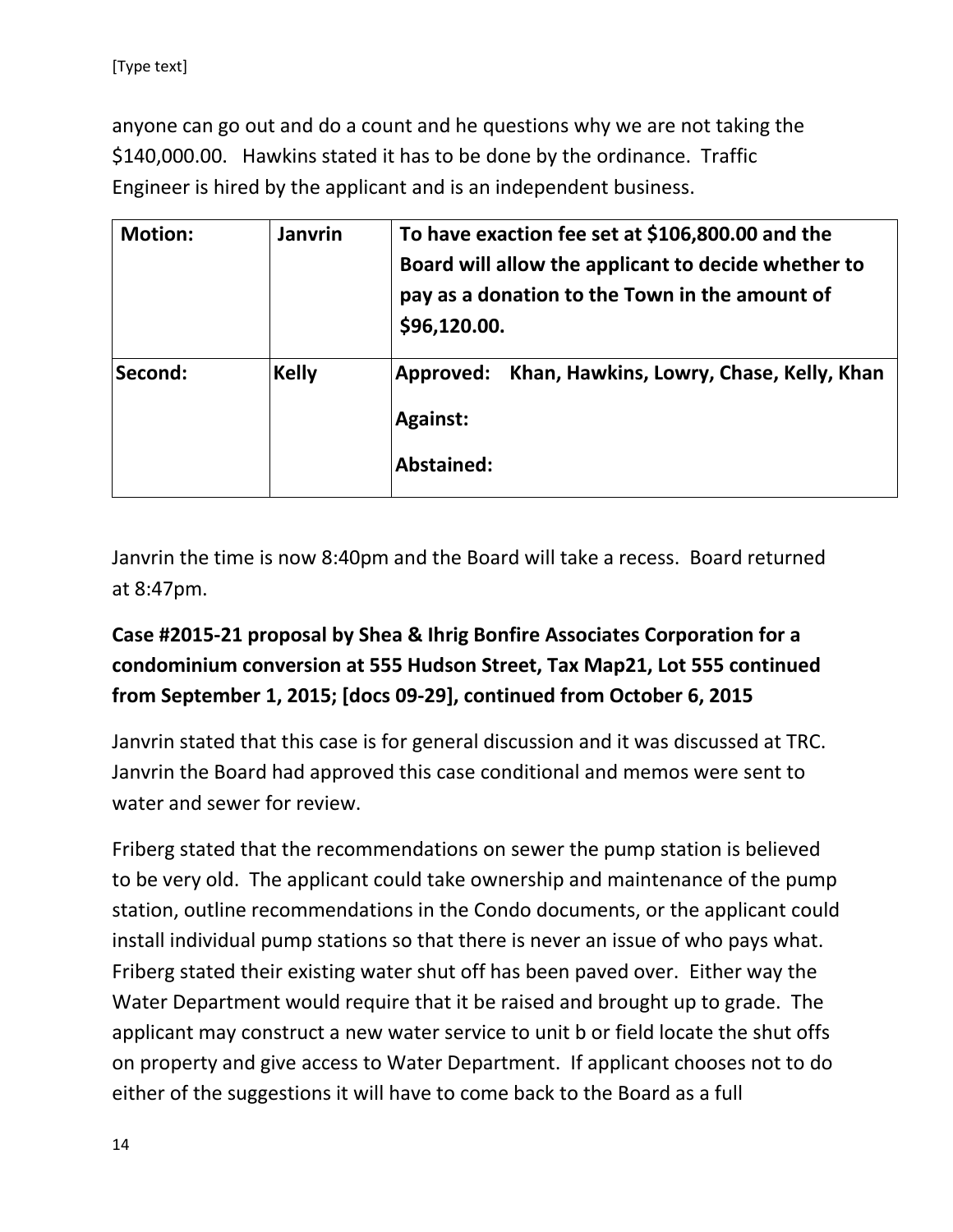application. Friberg will be sending a memo to the applicant with the recommendations. No vote required.

Hawkins asked if the Board should have all Condo Docs go to TRC? Janvrin asked how long the review takes. Friberg stated about 20 minutes. Khan asked if we need a motion. Hawkins asked Morgan if it should just add to the list to have Tech review for all. Hawkins stated that the Department should get a look at it and it is helpful. Khan asked if we should give the option to be heard by TRC to the Chair. Chase feels that if we have one out of 30 should we really make the other 29 go to TRC? Hawkins feels cases are always sent back due to issues that Department Heads find. Hawkins feels that there is no way the Chair will see every case that comes in and we are trying to speed the process along. Hawkins said message to secretary should be include all Condo Conversions to TRC.

| <b>Motion:</b> | <b>Hawkins</b> | To have the Planning Board Secretary include all<br><b>Condo Conversions to the TRC.</b>         |
|----------------|----------------|--------------------------------------------------------------------------------------------------|
| Second:        | Khan           | Approved: Khan, Hawkins, Lowry, Chase, Kelly,<br><b>Janvrin</b><br><b>Against:</b><br>Abstained: |

### **Land Use Ordinance and Regulations Potential Revisions**

### **Please see attached Land Use Ordinance and Regulations for complete changes**

Janvrin opened public hearing at 9:02pm. Janvrin any public comments on Revisions.

### **Section 4 – 8.110 Noise – 8.170**

Motion to adopt and send to Town Meeting. Motion made by Kelly and second by Lowry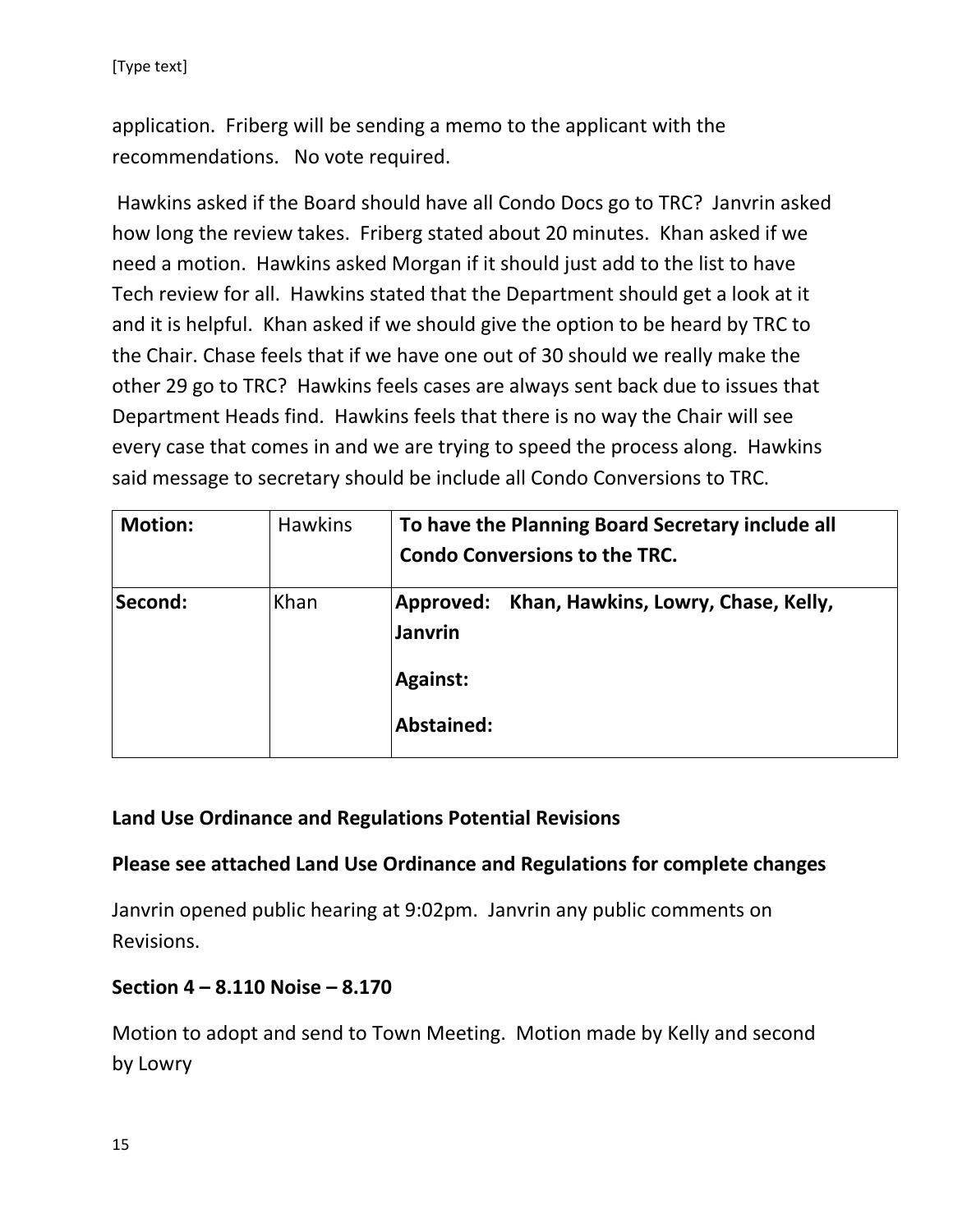[Type text]

All in favor. ( Kelly, Lowry, Chase, Hawkins, Khan, Janvrin)

# **Section 10.020 –10.070** –

Hold on this one until we get clarification from Kevin.

# **Section 6** –

Tom Defer action tonight as we risk getting into contradictions.

# **Section 13**

# **13.200**

Motion to adopt and send to Town Meeting. Motion made by Kelly and second by Khan, All in favor (Khan, Kelly, Janvrin, Chase, Hawkins, Lowry)

# **13.300**

Motion to adopt and send to Town Meeting. Motion made by Kelly and second by Hawkins, All in favor (Kelly, Hawkins, Janvrin, Khan, Lowry, Chase)

### **Section – 16**

### **16.400**

Motion to adopt and send to Town Meeting. Motion made by Kelly and second by Khan, All in favor ( Khan, Kelly, Janvrin, Lowry, Chase, Hawkins)

### **16-450**

Motion to adopt and send to Town Meeting. Motion made by Kelly and second by Khan, All in favor (Janvrin, Kelly, Chase, Khan, Lowry, Hawkins)

Janvrin said continued discussion on the other Sections on November 3, 2015.

Meeting adjourned at 9:27pm

Respectfully Submitted, Maria Brown, Secretary of the Planning Board